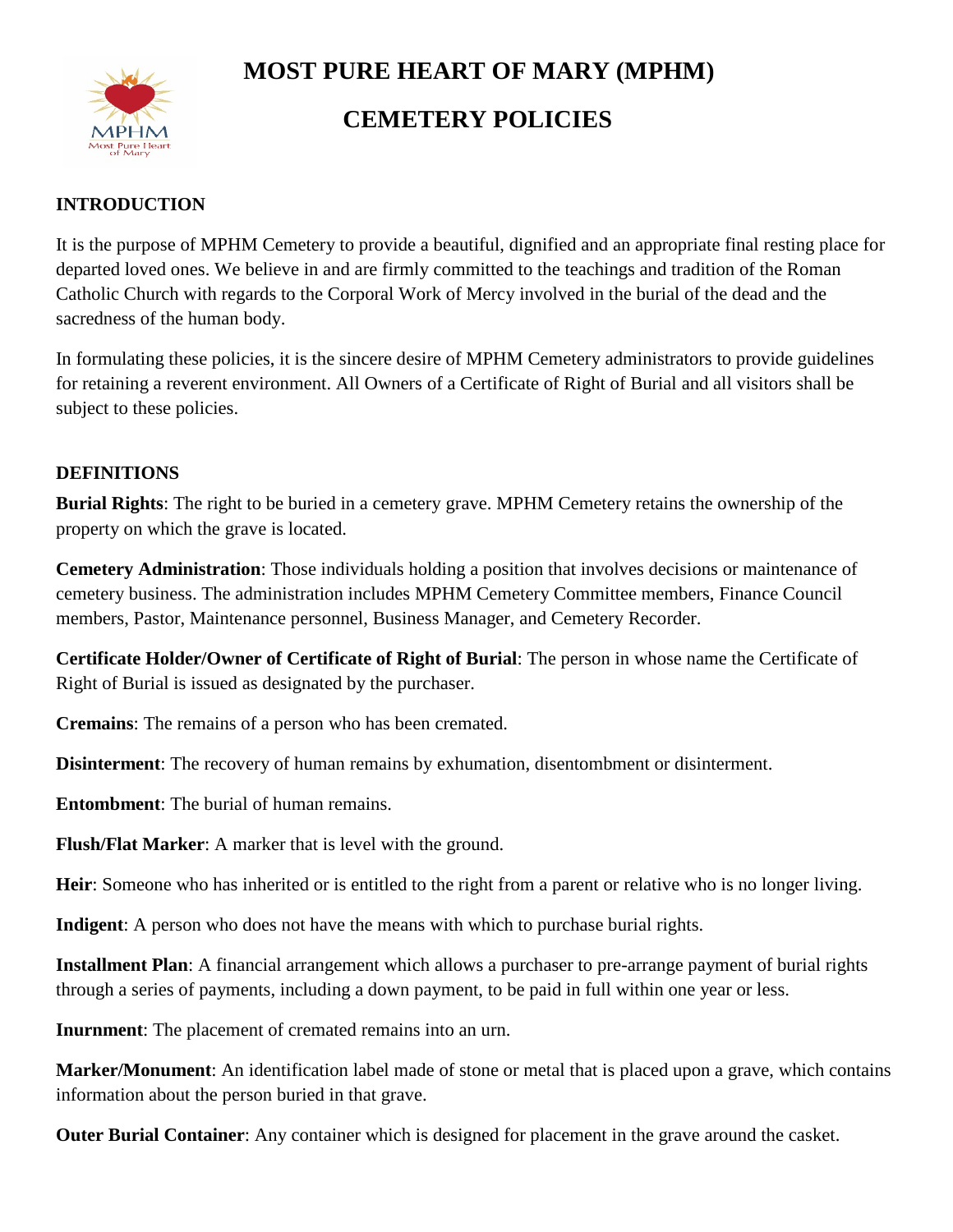**Owner:** The person in whose name the Certificate of Right of Burial is issued as designated by the purchaser. The Owner and purchaser may be the same person.

**Perpetual Care**: The general care and maintenance needs of the cemetery grounds. This includes planting, cutting, watering and care of lawns, trees, shrubs and flowers, and upkeep of buildings, walks and roadways.

**Reservation**: The Owner's revocable or non-revocable right to designate the use of every Right of Burial purchased.

**Saddle Floral Piece**: A floral decoration designed to sit atop a grave marker.

**Sexton:** The cemetery staff responsible for the general maintenance of the cemetery, as well as the opening and closing of graves.

## **OWNERSHIP AND PRIVILEGES**

## **A. Nature and Extent of Rights Acquired**

- Upon payment of the purchase price of a space, the purchaser acquires the Rights of Burial in said space, subject to the policies and procedures of the cemetery. The purchaser shall receive a Certificate of Right of Burial; MPHM Cemetery retains title to the cemetery property. The purchase of a cemetery grave does not include land, only the burial right for that space.
- No interment will be permitted in, or marker allowed, on any space not fully paid for.
- The files located at MPHM Parish Center are to be considered the correct record. Any discrepancy between the administrative files and the Certificate of Right of Burial will be considered a clerical error. The cemetery reserves the right to recall, correct and reissue the correct certificate.
- Through the use of a Reservation, the Owner of a Certificate of Rights of Burial may designate the person(s) who may use the right of burial. A reservation is established by filing an affidavit with the Cemetery Administration specifically designating the person(s) for whom the interment space is to be utilized. A duly established reservation is binding upon the Cemetery Administration and the heirs and successors of the Owner. A Right of Burial established by a reservation may be waived and shall be terminated only upon disposition elsewhere of the remains of the person entitled thereto. Every reservation is deemed irrevocable if the Owner does not specifically designate the reservation as revocable. The Owner must designate the reservation as revocable to avoid the Cemetery Committee's requirement that a reservation not designated as revocable cannot be removed without notice to the person for whom the reservation is established.
- The policies outlined within this document are incorporated into the agreement when purchasing a preneed or at-need Right of Burial. MPHM Cemetery Committee is permitted and reserves the right to make modifications or amendments to these policies without notice and all Owners, their heirs, successors, assigns and visitors will be subject to these policies.
- **B. Descent, Inheritance or Distribution of Burial Rights**.
- Burials by or of heirs, after the original parties named on Certificates are deceased, requires the permission of living heirs, in writing and notarized, on forms supplied by MPHM Cemetery Administration.
- In the circumstance of inheritance of a Right of Burial, appropriate proof of inheritance must be supplied by the heir.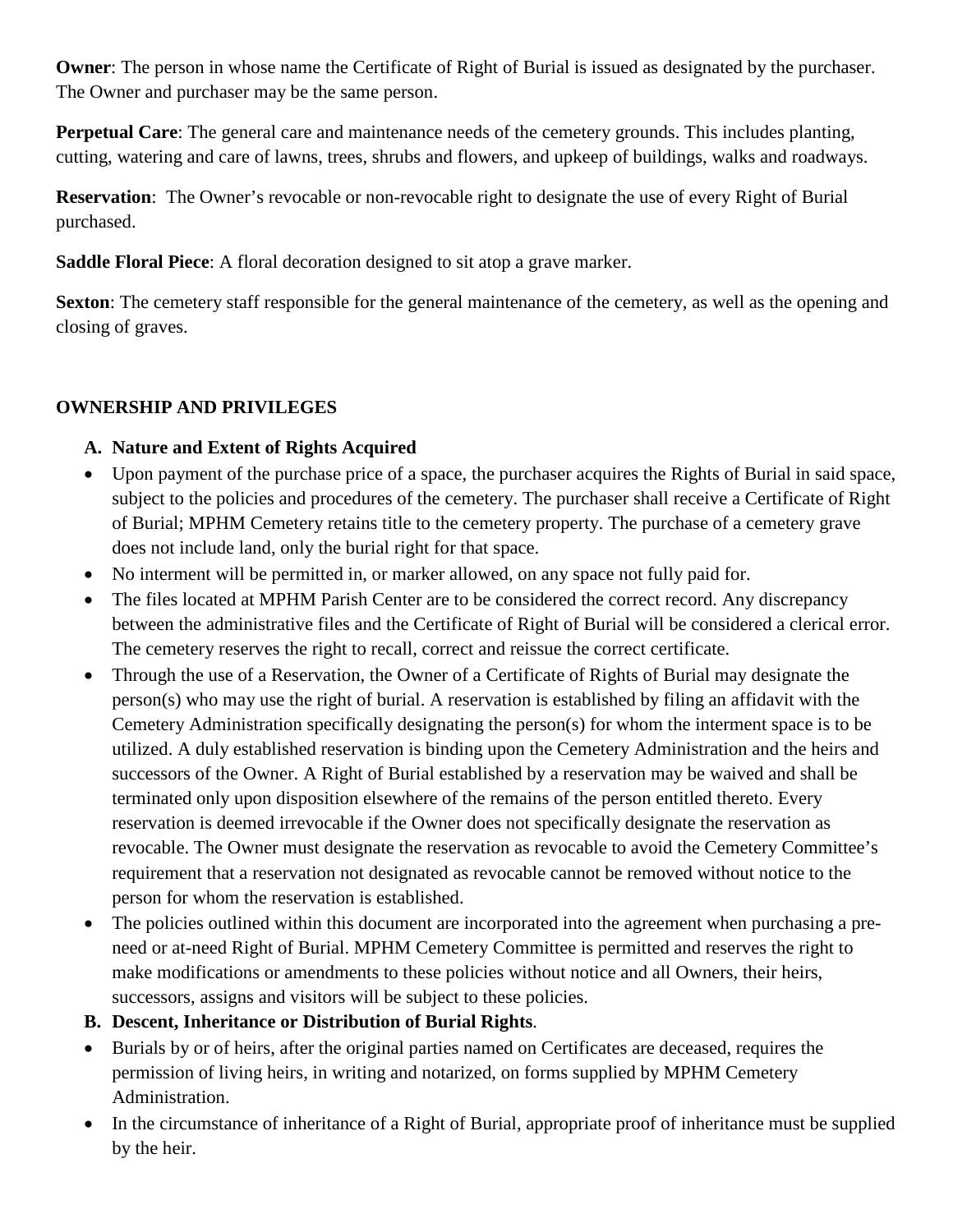- MPHM Cemetery shall, in no way, be held responsible for failure to properly determine the legal successorship of the said space owner.
- In the absence of a specific disposition by the Certificate Owner, either in his/her Last Will and Testament or other written declaration of record, the Cemetery Committee will follow a modified form of the order of the statute of descent and distribution in determining the use of the remaining Rights of Burial. In all cases, the Certificate Owner and his/her spouse have the primary and secondary rights of interment pursuant to a spouse's vested rights. All interments and rights of interment are subject to the requirements set forth in applicable Canon Law, these policies and applicable Ohio law. Any unused Rights of Burial or places of interment may be used by the children of the original Certificate Owner in the order of need. In the event that a child of the original Owner is interred, a reservation will be established for the spouse of that deceased child. After the children of the original Owner are deceased or relinquish any interest in any remaining interment space, then to the descendants of descendants of those children. In the event that there are no immediate heirs, then to any other heirs of the Owner and their spouse in accordance with the statutory distributions established under Ohio law (Ohio Revised Code, Chapter 2105) and to those heirs according to need with a reservation established for the spouse of an heir interred. In the event that a Certificate Owner dies without a devise or any known kindred, the Rights of Burial shall revert to MPHM Cemetery.

#### **C. Transfer of Rights of Burial**

- Owners of Certificates of Rights of Burial may transfer their burial rights to other parties by completing, signing and having notarized, the appropriate forms supplied by MPHM Cemetery administration.
- **D. Resale of Rights of Burial**
- An Owner of a Certificate of Rights of Burial or an heir holding rights to a Certificate may donate that space back to MPHM Cemetery at any time.
- A Certificate Owner or heir may sell a Right to Burial to another individual for the original purchase price. The sale and transfer must be facilitated through MPHM Cemetery administration, using appropriate signed and notarized forms.

## **BURIALS**

- **A. General Requirements**
- Interments are limited to human dead.
- No interments will be permitted unless proper arrangements are made through a licensed funeral director.
- The appropriate disposition of cremated remains is inurnment or entombment within an established cemetery. The scattering of remains is prohibited. Other practices, such as division of cremated remains, are not in accord with the teachings of the Roman Catholic Church,and are therefore prohibited.
- Right of Burial fees of deceased indigent persons may be waived, regarding individual circumstances, by the decision of the Pastor of MPHM Church.
- **B. Advance Payment of Rights of Burial**
- Graves may be purchased on an installment plan if purchased in advance of need when the proper arrangements are made with MPHM Cemetery Administration.
- An installment plan requires a non-refundable deposit of 25% of the total cost of the grave/s to be purchased and the remaining balance to be paid in full within one year. If full payment has not been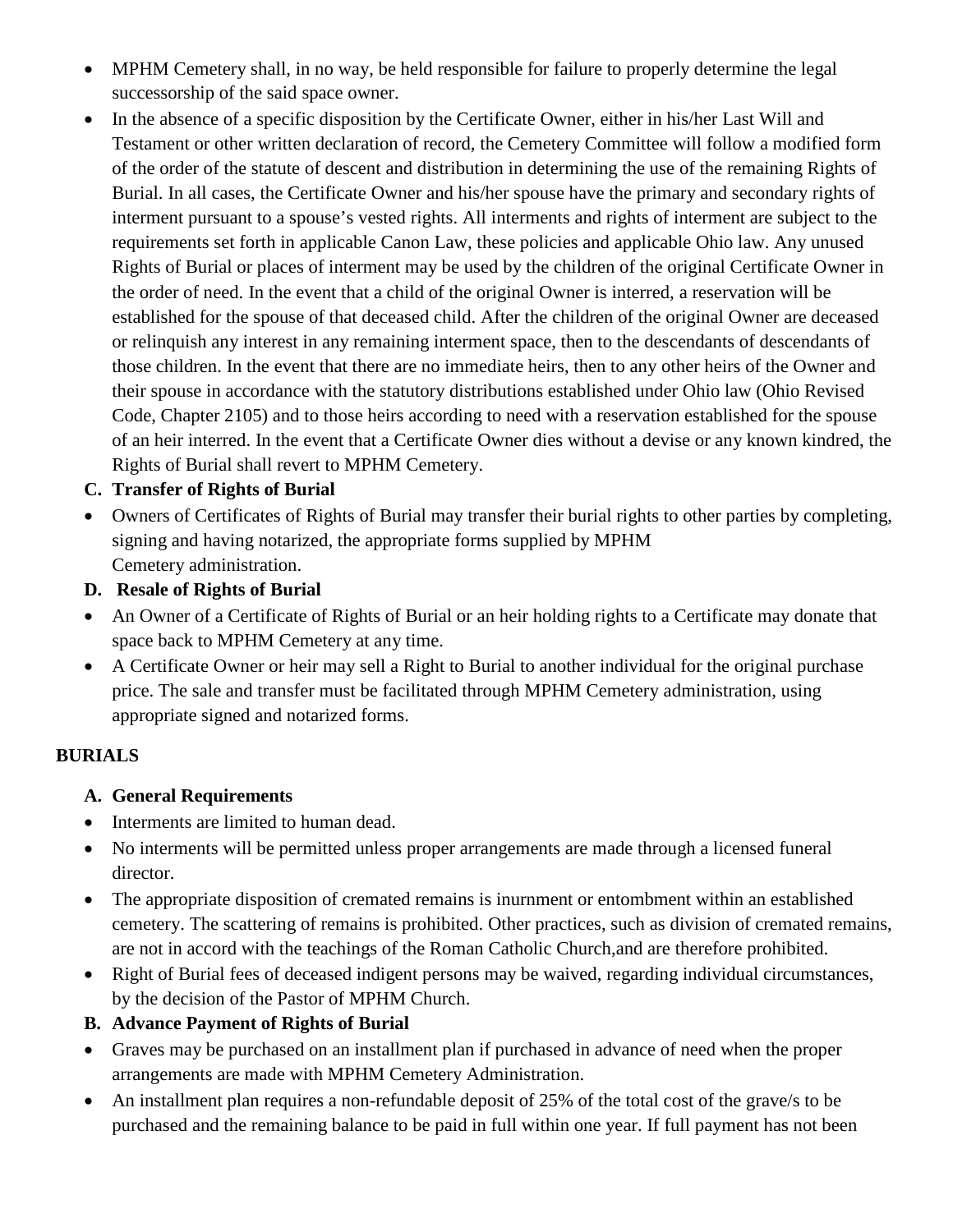received within one year, grave/s will revert to MPHM Cemetery. No refund will be given to the purchaser for the deposit amount paid.

• An installment plan will not be allowed when a burial is being performed.

## **C. Hours When Burials Are Permitted**

- No funeral or interment will be allowed in the cemetery on Sundays.
- On all other days, burials will be allowed between the hours of 8:00 am and 3:00 pm.
- Oakland Cemetery sextons may add additional charges for interments requiring the opening or closing of graves on weekends or holidays.
- In the event of severe weather, unfavorable grounds conditions or delays caused by conditions beyond control, interments may be postponed.

## **D. Vaults**

- A concrete or metal burial vault is required for all full body interments.
- Vaults are not required, but are encouraged, for cremated remains. However, vaults cannot be accommodated for cremated remains buried on top of a full body burial, due to space constraints.

#### **E. Excavating and Refilling of Graves**

• The Oakland Cemetery sextons will be in complete charge of every interment. No grave shall be opened, filled, refilled, or sodded except by the Oakland Cemetery personnel.

## **F. Burials Per Grave**

- Please see diagram on page 14.
- No more than one casket will be allowed in a grave.
- One interment only shall be allowed in a casket, except a father or mother with an infant child, or two children buried at the same time.
- Cremains are to be buried in a designated grave space only. Two cremain burials are permitted per grave space.
- Only one cremated remains is permitted to be buried on top of another grave space with a casketed burial, dependent upon the dimensions of the receptacle and existing adequate space, individually determined by Oakland Cemetery administration.

## **G. Errors**

• The MPHM Cemetery Administration, as deemed proper, shall correct any errors made in interments, disinterment, removals, or in the description, transfer or conveyance of any interment property, at the cost of MPHM Cemetery.

## **DECORATION OF GRAVES**

## **A. Flowers and Floral Pieces**

- All cut flowers and plants are to be removed when they become unsightly.
- No artificial flowers may be placed into the ground; artificial flowers are only permitted in permanent vases or as a saddle piece. Artificial flowers contain wires which can become a hazard to groundskeepers and visitors.
- Artificial flowers are to be removed when they become unsightly. This includes arrangements which are faded, tattered or scattered.
- Owners or heirs desiring to retain funeral floral pieces following a burial must remove them within five days after the interment.
- Planting of new flowers, shrubs, trees or other ground plants is not permitted.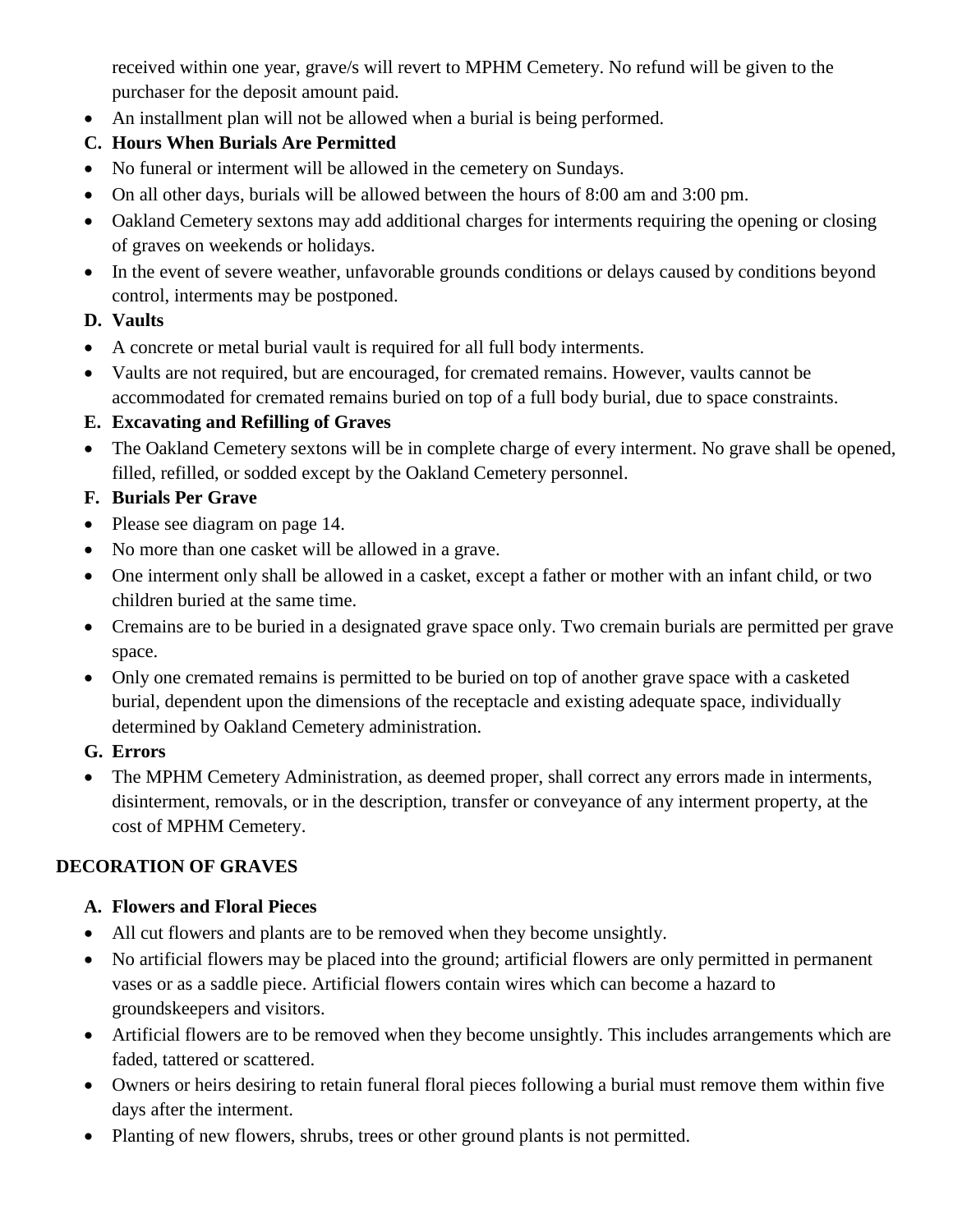- Arrangements that fasten to the top of the headstone (saddle floral pieces) are recommended as to facilitate mowing and trimming.
- Flowers and floral pieces deemed objectionable or unsightly will be removed at the discretion of the cemetery.

## **B. Grave Decorations**

- Decorations are limited to two per grave, placed as closely as possible to the front of the headstone, to facilitate mowing and trimming. Please note the following exceptions: Military decorations and Decoration Day (includes Memorial Day and Fourth of July). Permanent military decorations are permitted year-round. Temporary military and veteran decorations, such as small flags, may remain at gravesites from Memorial Day through Labor Day.
- Shepherd hooks are acceptable if placed directly against the footer.
- Glass is not permitted, with the exception of memorial cemetery lights/vigil lights on ground stakes. Any other glass decoration is subject to immediate removal.
- Vigil lights must be non-burning (no live flame), powered by batteries or solar cells. The chamber containing the battery or solar cell must be waterproof to prevent leakage of any toxic materials.
- Mulching, fencing, bordering or enclosing a grave site is prohibited.
- Marble chips, stones, wood chips, bricks or any other landscaping materials are prohibited on grave sites.
- Decorations deemed objectionable will be removed at the discretion of the cemetery. Any prohibited structures or objects will be removed without prior notice.
- MPHM Cemetery cannot assume any liability for decorations placed on burial sites.
- Grave blankets are to be removed by January  $31<sup>st</sup>$  of each year, to prevent harming the grass underneath.
- All other winter decorations are to be removed from graves by April  $1<sup>st</sup>$  of each year.
- All summer decorations are to be removed from graves by October  $15<sup>th</sup>$  of each year.
- Groundskeepers or maintenance staff will remove decorations after scheduled clean-up dates if the Certificate Owner or their heirs do not.
- Erecting a flagpole is not permitted.

## **MONUMENTS AND MARKERS**

## **A. Ownership and Responsibility**

- Monuments and markers are personal property. All monuments within the cemetery are the property of grave Owners, their heirs, or the responsible party that ordered and placed them. Maintenance of the monuments is the responsibility of the owner.
- Monuments and markers are subject to temperature extremes, snow, ice, wind, rain, etc. MPHM Cemetery will not be responsible for inadvertent scratches, chips, cracks and movement that occur from routine maintenance, weather conditions or vandalism. Such happenings are a condition that may go with the privilege of placing the monument in the cemetery.
- No permanent marker of any kind shall be erected on any grave until the purchase price of the grave has been paid in full.
- A headstone or other appropriate permanent marker is required on all graves and should be installed as soon after burial as possible.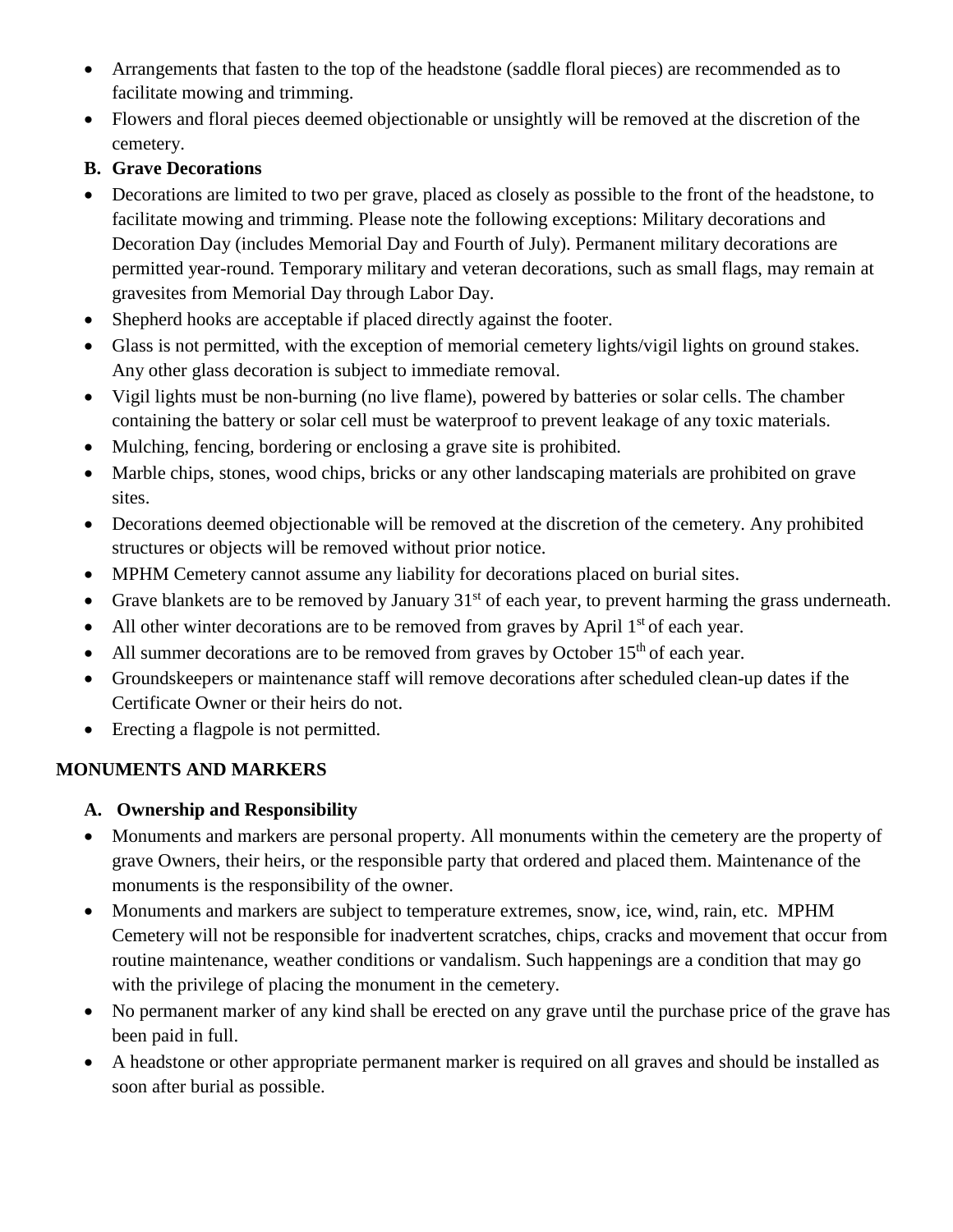• Only the Owner of a Certificate of Burial Rights or their heirs have authority to place a grave marker. In the event of the Certificate Owner authorizes the interment of a deceased person in that place of interment, the immediate family of the deceased person shall have the right to place a memorial on that place of interment.

## **B. Permissible Monuments and Markers**

- Only one marker is allowed per grave space unless two infants, two cremations or a combination of a burial and a cremation are buried in the same space. A second marker can be installed but must be flat to the ground. Footstones are not permitted.
- It is recommended that upright markers have rough nosed bases or edges rather than a polished smooth surface.
- When it becomes necessary to remove a monument for a burial, the owner will be responsible to make the proper arrangements. If a monument company has been contacted to remove a monument for a burial, the monument company will also be responsible for returning the monument to its original location.
- Deadlines to order grave monument footers are April  $15<sup>th</sup>$  and September  $15<sup>th</sup>$  each year. Footers may be ordered through a monument sales representative.
- Footers are required to have a two inch perimeter border extension flush with the ground.
- **C. Vases**
- All permanent vases must be attached to the monument base.

## **GENERAL MAINTENANCE**

## **A. Boundaries, Roads and Waterlines**

• The right to resurvey, enlarge, reduce, re-plot, or change the boundaries of the cemetery, or a section or sections thereof, including the right to modify or change the locations of drives, is expressly reserved by MPHM Cemetery. The right to lay, maintain and operate pipelines for water supply or drainage is also expressly reserved.

## **B. Grave Maintenance following a burial**

• Depending on the season of interment and weather conditions, it can take up to a year for the ground on a grave to settle. Oakland Cemetery sextons are solely responsible for soil and seeding maintenance following a burial.

## **C. Location of Documents**

• All original maps, records and documents pertaining to MPHM Cemetery are located at MPHM Parish Center, 29 West Street, Shelby, Ohio.

## **REGULATIONS GOVERNING ACCESS AND CONDUCT**

## **A. Entrance Regulations**

- Access to MPHM Cemetery is restricted to daylight hours only. Entrance after dark will be considered trespassing.
- Visitors assume all risks when driving or walking the cemetery grounds.
- Children under sixteen years of age are not permitted within the cemetery unless accompanied by an adult.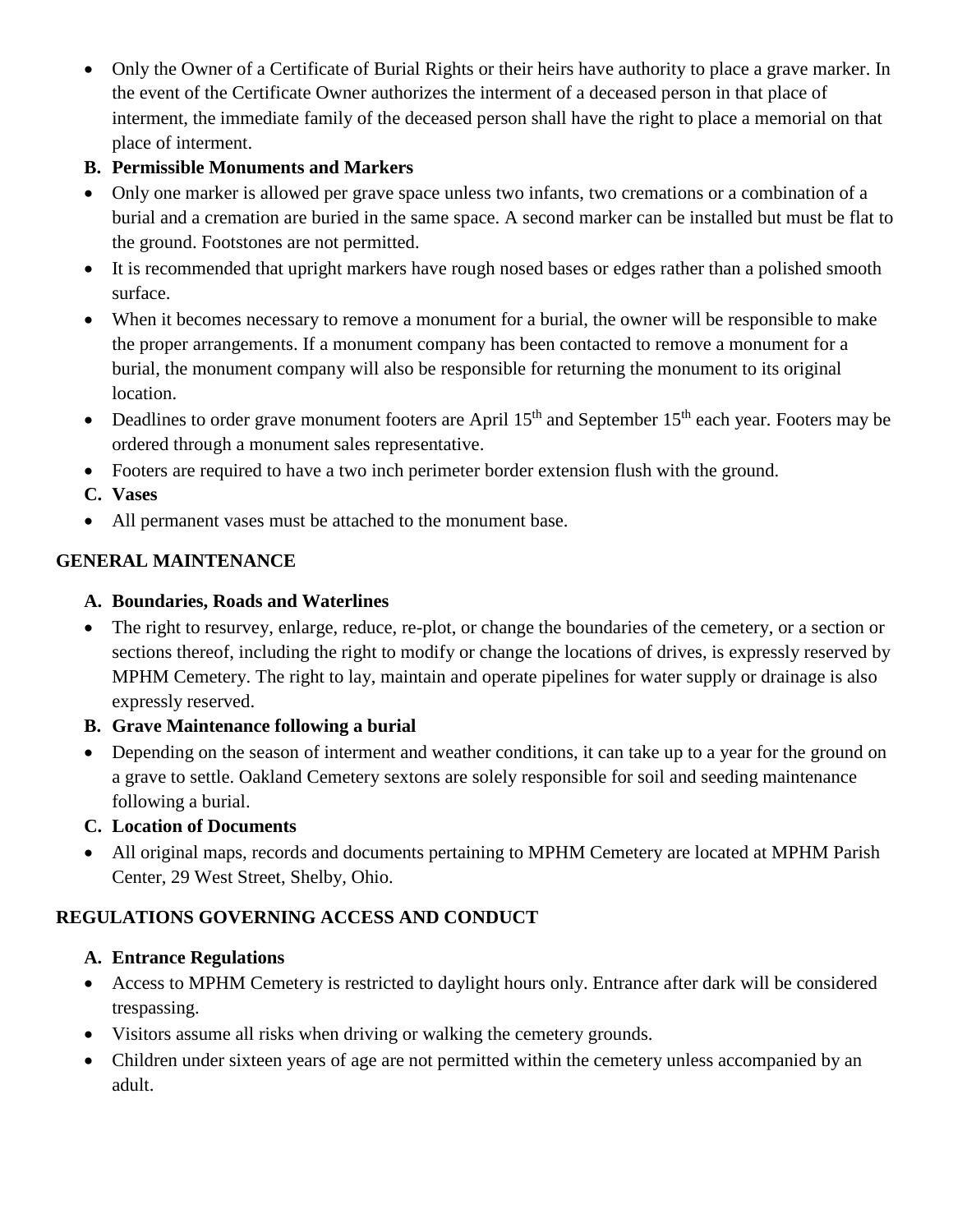• Only vehicles used by individuals visiting a place of interment or having other business with the cemetery are permitted on cemetery property. All other vehicles will be deemed unauthorized and their occupants will be deemed trespassing. Unauthorized vehicles will be subject to towing at the owner's expense.

## **B. Improper Conduct**

- MPHM Cemetery maintains a dignified and appropriate final resting place for our departed loved ones. Any behavior or conduct not keeping with this purpose is expressly forbidden.
- Interfering with an interment is prohibited.
- No littering on the cemetery grounds.
- No placing of unauthorized signs, notices or advertisements.
- No alcoholic beverages or illegal substances are permitted within the cemetery.
- No person shall injure, deface, take, or carry away any monument, marker, tree, shrub, flower, ground or any other property or ornament in MPHM Cemetery.

## **C. Drives**

- The speed limit within MPHM Cemetery is 10 miles per hour.
- Vehicles must stay on driveways. Driving or parking on the grass is not permitted.
- No unlicensed drivers may operate a vehicle within the cemetery.
- **D. Animals**
- Pets are permitted on the cemetery grounds if they are leashed and under supervision at all times. Pet owners must clean up after their animals.
- **E. Motorcycles, Bicycles and All-Terrain Vehicles (ATVs)**
- All-terrain vehicles (ATVs) are not permitted in the cemetery. Motorcycles and bicycles are permitted, but are subject to the same policies and procedures as motorized vehicles. Cutting corners and driving on lawns are prohibited.

## **MISCELLANEOUS**

## **A. Office Records**

- The official cemetery records are kept at MPHM Parish Center. All business pertaining to the cemetery should be transacted through MPHM Cemetery Administration.
- The location of all graves is recorded on an official map.
- All holders of a Certificate of Right of Burial are required to notify MPHM Cemetery Administration of any change of address.
- **B. Prices and Charges**
- MPHM Cemetery is financially independent of MPHM Parish's general operations. Income for the cemetery consists of grave sales and donations designated for the cemetery. All cemetery income is used exclusively for cemetery operations.
- It is expensive to provide the perpetual care necessary to maintain beautiful and dignified cemetery property. There is grass to mow, debris to remove, driveways to maintain, snow to remove, and landscaping requiring special attention. The cost of graves does not come close to covering these ongoing expenses. Donations are needed to defray these expenses. MPHM Parish holds an annual cemetery collection the first Sunday of May and donations are accepted year round. We ask for your prayerful consideration to help us maintain our cemetery property.
- MPHM Cemetery Administration may establish or amend the fees for Rights of Burial.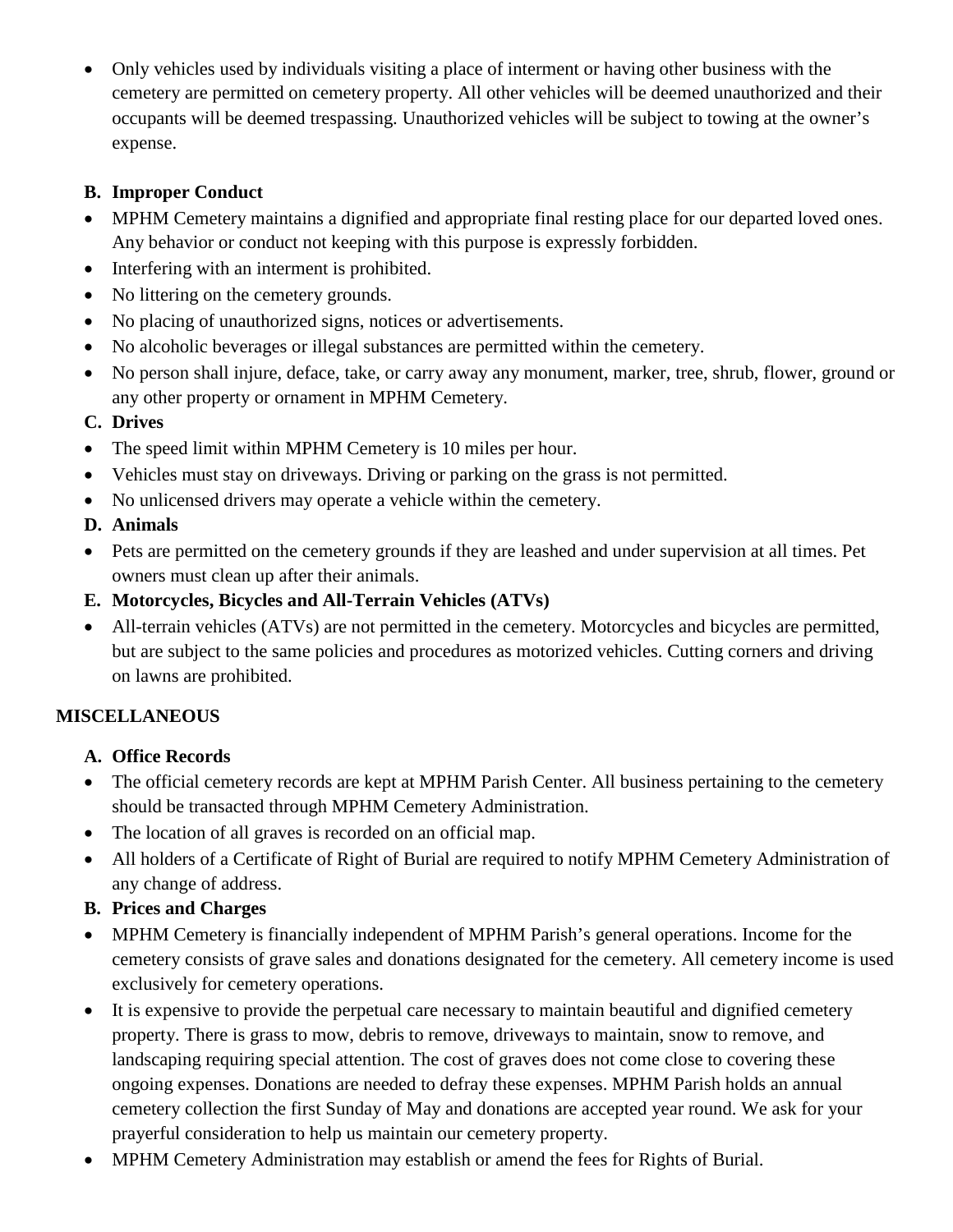- Fees incurred for grave opening and closing are set by and payable to Oakland Cemetery.
- **C. Disinterments**
- A disinterment must be arranged through a licensed funeral director.
- **D. Liability of Cemetery**
- MPHM Cemetery shall not be liable for any damage or loss.
- Visitors assume all risks when driving or walking the cemetery grounds.
- **E. Loss of Rights due to Unlawfully Taking of a Human Life**
- In the event of the person contracting as the purchaser of the Right of Burial is named or to be named as responsible for taking the life of the deceased in an unlawful manner, the Owner waives their right to the ownership of the Right of Burial. The Cemetery Committee shall hold the Certificate of Right of Burial until such time as a court of competent jurisdiction issues an order designating another individual as the Certificate Owner. With the Right of Burial belonging to the Cemetery Committee for the benefit of the deceased, the Cemetery Committee retains sole discretion to determine who shall have the rights of the heirs as established by these policies unless otherwise ordered by a court of competent jurisdiction.
- **F. Alteration and Repeal of Policies and Procedures**
- MPHM Cemetery Administration reserves the right to make amends and repeal the policies and procedures of the cemetery and to make exceptions thereto.

#### **RESOURCES**

Oakland Cemetery Office 116 ½ South Gamble Street Shelby, OH 44875 419-347-1935

Turner Funeral Home 168 West Main Street Shelby, OH 44875 419-342-2551

Barkdull Funeral Home and Crematory 33 North Gamble Street Shelby, OH 44875 419-342-6356

Shelby Monuments 69 W. Main Street Shelby, OH 44875 419-347-1165

Ashland Monument Company 34 East 2nd Street Ashland, OH 44805 419-281-2688